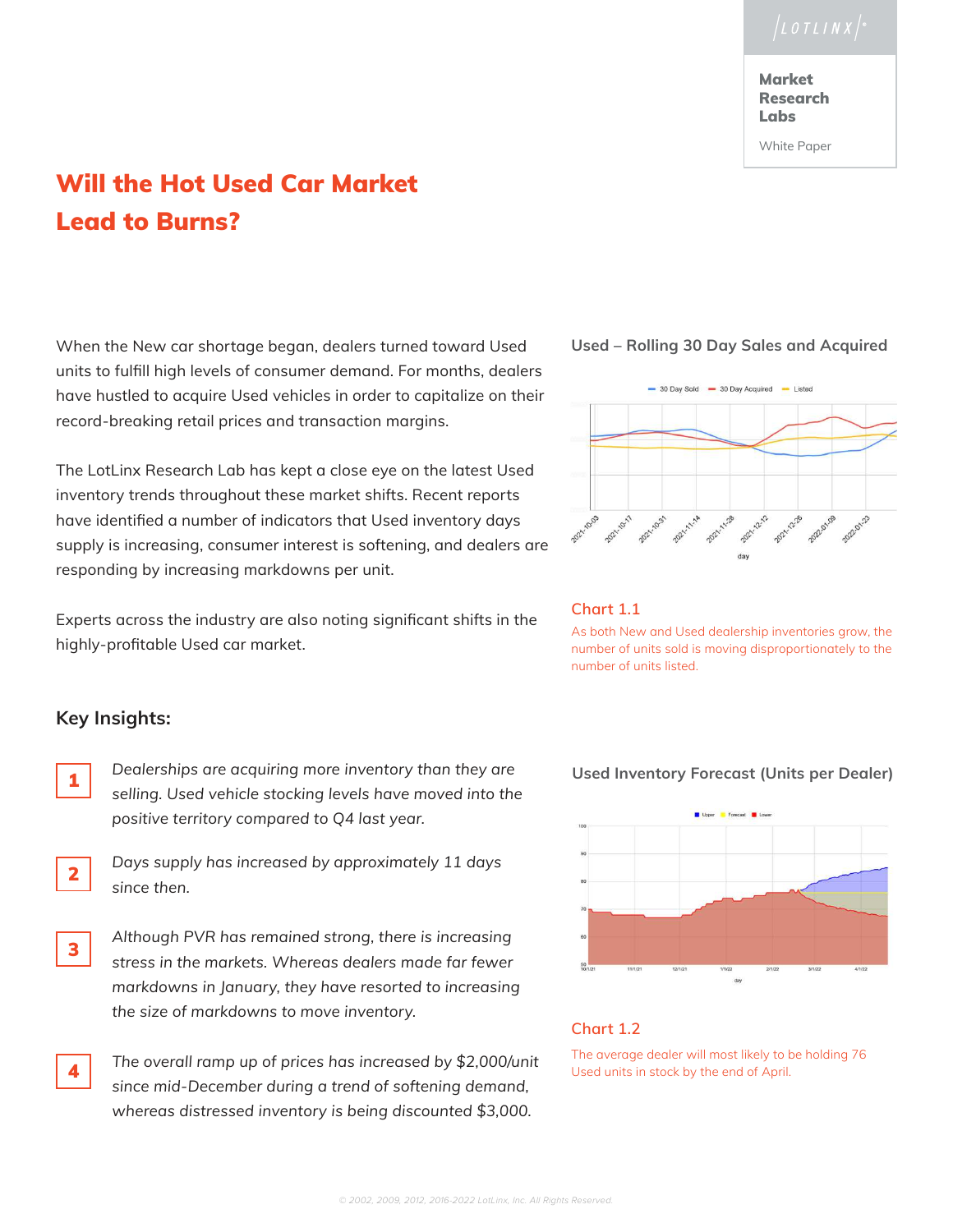**Market** Research Labs

White Paper

# **30 Day Selldown Pct vs. Days Supply**



# **Chart 2.1**

The 30-Day Selldown Percentage, a measure of the percent of inventory sold within the first 30 days, has begun to drop.





The average Used vehicle sits on a dealer's lot for 30 days before selling.



 *LotLinx's proprietary index of days-not-seen (VINVisibility) has steadily decreased since December, indicating more vehicles are being seen each day on dealer websites but more are staying on the sidelines.*

6

 *Savvy dealers should consider taking control:*

 *Adjusting Used vehicle prices to late January levels*

 *Assure adequate exposure on each car in inventory to avoid the "not-seen" trap*

# **Take a closer look at the days-on-lot, markdown, and sales trends that outline this pattern and can be used to inform your Used inventory business decisions:**

The proprietary LotLinx Data Network analyzes real dealership inventory to track the number of listed and sold units on lots across the country. In December 2021, Used vehicle stocking levels moved into positive territory year over year. As both New and Used dealership inventories grow, the number of units sold is moving disproportionately to the number of units listed, meaning dealership sales paces are slowing despite an uptick heading into February.

Moving forward, LotLinx's Machine Learning forecasts that a typical dealer holding 70 units in stock will see a change (+/-) of around 10 units by the end of April. The average dealer will most likely to be holding 76 units in stock.

This trend is punctuated by a steady increase in dealership days supply, meaning it is taking dealers a higher number of days to sell through their inventory. Similarly, the 30-Day Selldown Percentage, a measure of the percent of inventory sold within the first 30 days, has also dropped.

A slowing sales pace is especially prominent for Used inventory. Looking at a 90-day variance, the average unit's days-on-lot is approaching a 5+ day increase, once again surpassing New units' DOL. The number of days a Used unit sat on the dealership's lot before selling has reached a 30-day average.

It is possible that the slowed pace could be a result of decreased consumer interest. The LotLinx Research Lab uses a "days- **<sup>2</sup>**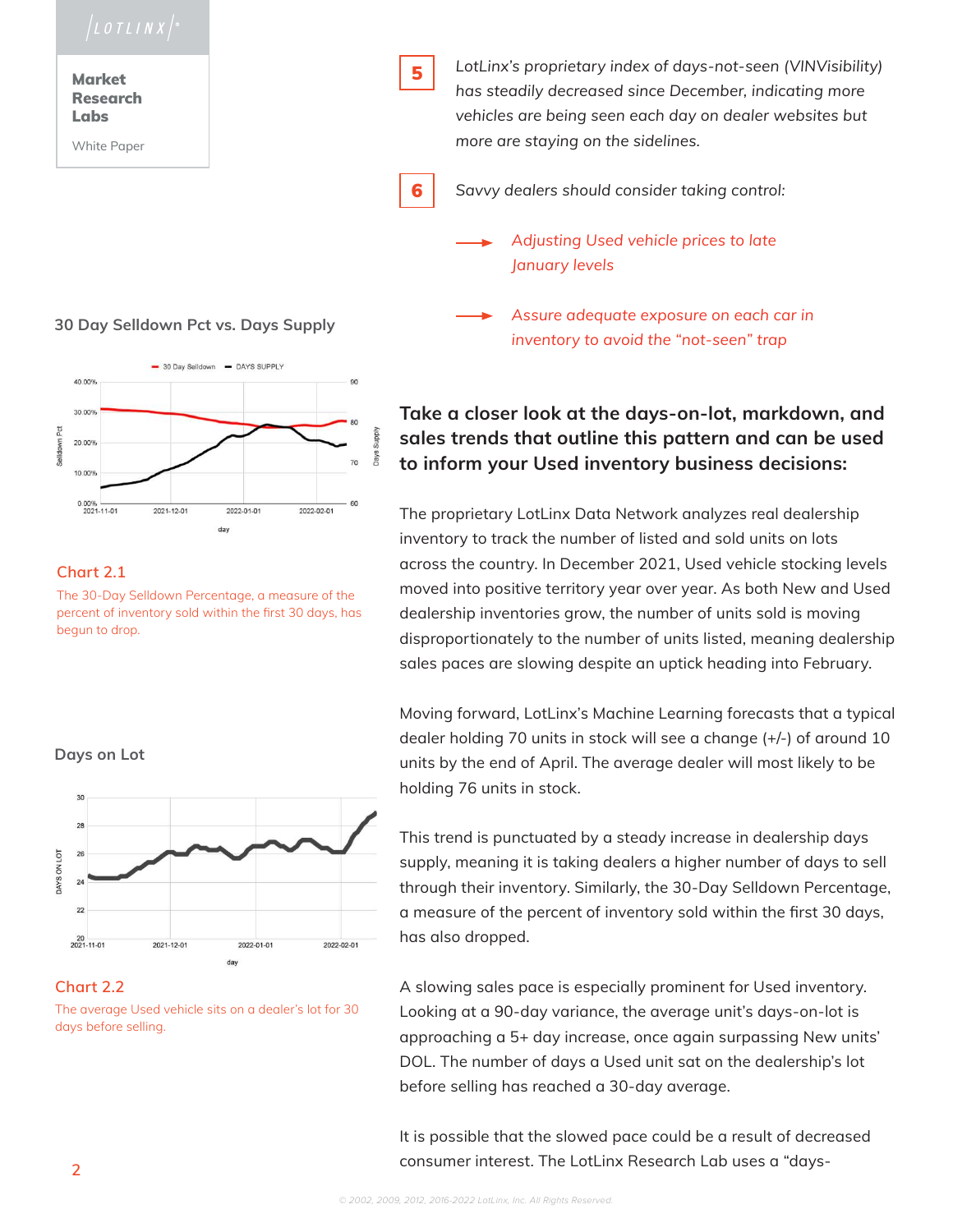not-seen" metric (VINVisibility) as a measure of daily inventory exposure.

The average number of days-not-seen has begun to steadily decrease since December, moving from 66% to 61% of inventory not being viewed on a daily basis. When compared to sales rates, it indicates that although more inventory is being seen, more of these consumers are sitting on the sidelines. A vehicle not seen over consecutive days is one of many factors that increase days-on-lot and the probability of a markdown.

In regards to markdowns, the proprietary VINVisibility index has improved since the beginning of the year. However, most dealers should still be concerned that 39% of their inventory is not seen daily BEFORE pushing the price reduction button in their DMS.

It may also be surprising to dealers that 100% of their PAID advertising is focused on only 9% of the inventory.

# **Markdowns are not the solution**

For months, the inventory shortage gave dealers relief from relying on price markdowns. As consumer demand remained high, dealers were able to successfully sell aged units at record-breaking prices. But, as consumer demand begins to cool, the average price of a Used vehicle has increased since early November by \$2,000. Interestingly, markdowns for distressed inventory are averaging over \$3,000, whereas fresh is below \$2,000.

Profit per vehicle is strong, but is it sustainable? Dealers are going to have far less elasticity in pricing as supply catches up to demand and consumers are no longer willing to spend above listing price.

The data shows that the average value of a Used inventory markdown has jumped noticeably, proving dealers are once again turning to price cuts to incentivize buyers. The average markdown for a unit with 15 to 45 days-on-lot is \$1,747, while units with over 45 days tend to see \$3,018 markdowns. In addition to a per-markdown increase, the cumulative value of Used inventory markdowns has steadily outpaced New units for months.

On average, a dealer will wait 7 days before marking down a vehicle, but it is rare that a single markdown will impact that vehicle's ability to sell. Most units (that have a markdown) see 3 markdowns before a sale. This is slightly down from the high of 5<sup>3,000</sup>, whereas fresh is below \$2,000.

# **Market** Research Labs

White Paper





# **Chart 3.1**

61% of a dealership's inventory is not viewed online on a daily basis.

# **Used Vehicle Price Increase**



# **Chart 3.2**

The average price of a Used vehicle has increased by \$2,000 since early November.

# **Cumulative Markdown of Sold Units**



# **Chart 3.2**

Markdowns for distressed inventory average over \$3,000, whereas fresh is below \$2,000.